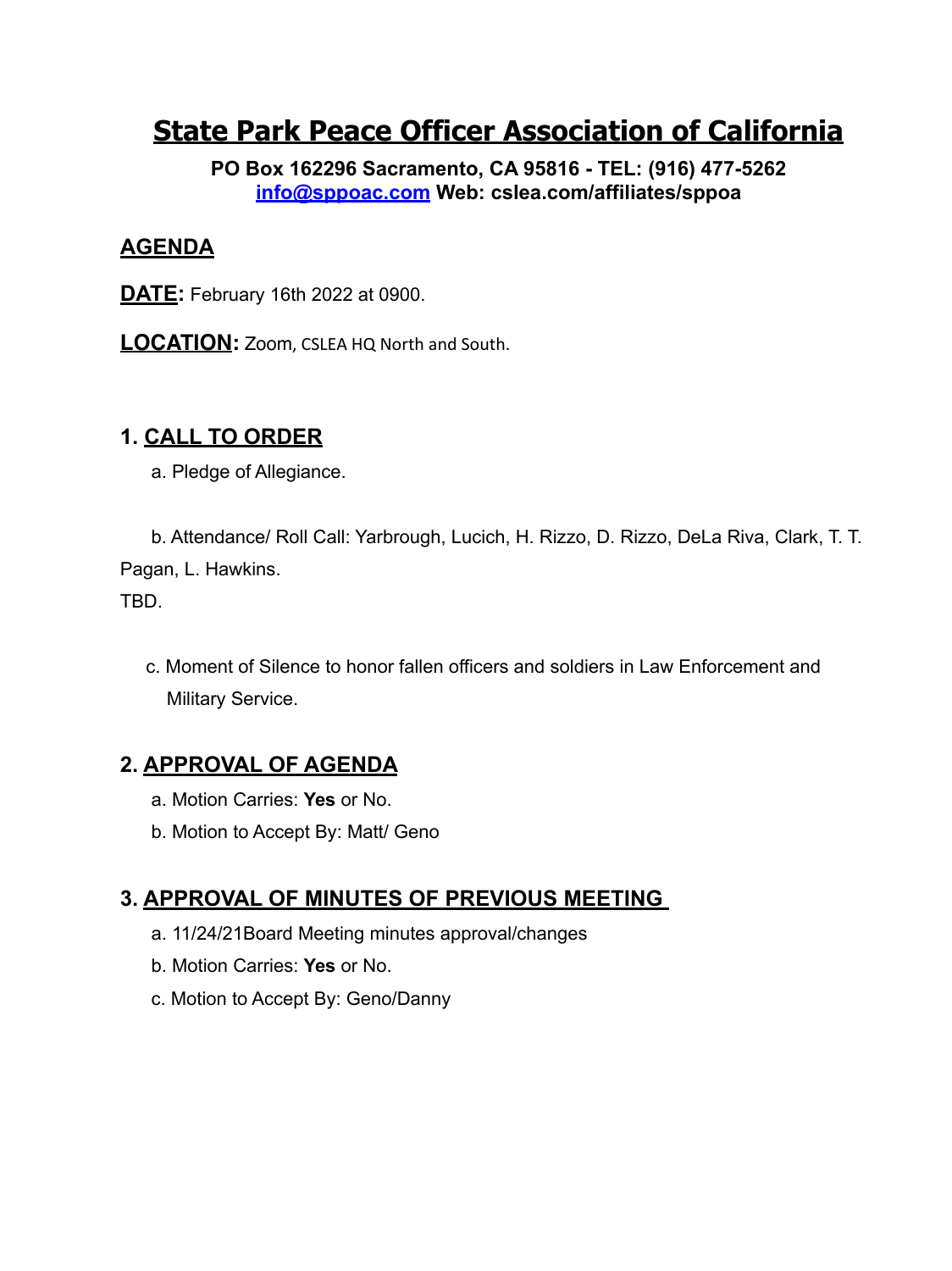### **4. CSLEA REPORTS**

**David De La Riva:** CCD Comms Grievance; Tech from ES gave background and comm improvements, follow-up meeting first weekend in March. Possible Hearst Castle staffing issue ref: FF Security Officer phase out.

**Kasey Clark:** Nepotism Policy Discussion, MOU conflicts, discussion with DPR Mgt. On-Going; Discussion on Planned Retirement Annual Leave ref; California Code 19858.7. Long Term Disability Policy; CLEA Long Term Disability Coverage.

#### **5. RPPOA BUSINESS ITEMS**

The RPPOA Board will consider and may take action on the following items:

a. Schedule Next SPPOA Board Meeting, May 11th 2022 0900, TBD

Motion Carries: **Yes** or No.

Motion to Accept By: Matt/ Geno

b. Budget Review: We received Document Hannah will review.

Motion Carries: **Yes** or No.

Motion to Accept By: Matt/ Geno

c. Review of SPPOAC Bylaws: Maintain Board Member staffing numbers.

Motion Carries: **Yes** or No.

Motion to Accept By: Danny/Hannah

d. Ongoing Discussion: Mobile Field Force, Deployments; Protests, Fires, Riots Etc. Possible Contact changes and M/C

Motion Carries: **Yes** or No.

Motion to Accept By: Matt/Geno

e. "Scheduling Issues" Presented By Hannah Rizzo; Timesheet ref; OT Compensation not being done in a timely manner. Gold Fields District has not received December 2021 OT compensation to date. Leave Balance inaccuracies. Dave will follow-up.

Motion Carries: **Yes** or No.

Motion to Accept By: Matt/ Geno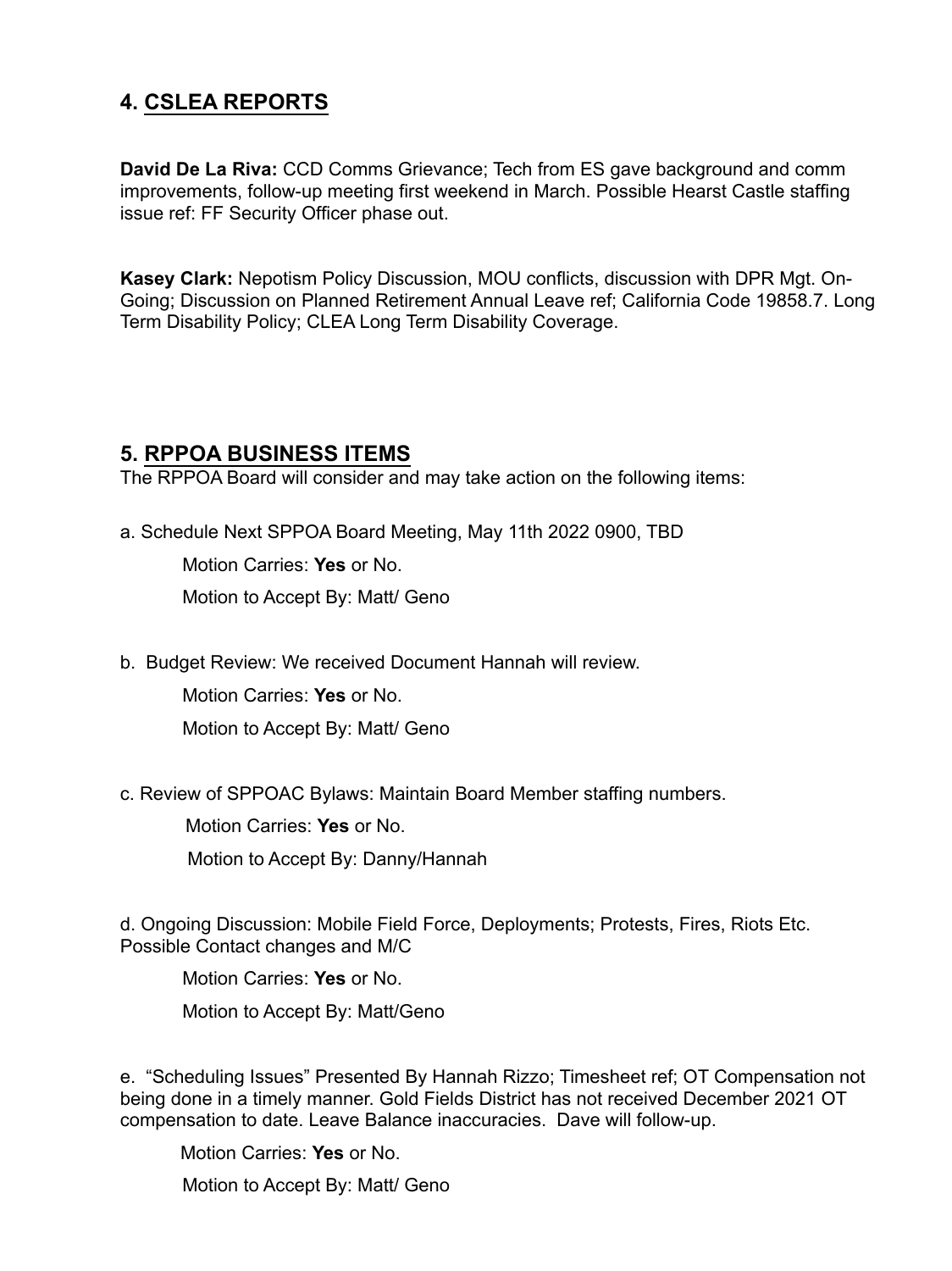### **6. RPPOA STAFF PROJECTS, REPORTS AND DISCUSSION**

- a. Reports/Updates**:**
	- **Yarbrough:** COVID ATO is running the same, SPPO RR problems have reoccured, BU7 Contract in one year, running staffing numbers, total of 856 SPPO Budgeted staff for DPR. Current Staffing is 515 total badges as of last year (includes RF, 100 supervisors 62 Supt positions). Vacation/TO requests.
	- **Lucich:** Current LR Issues in SLO District (COVID Testing on RDO's and Retirement issue ref; Un-Used Annual Vacation Hours.
	- **H. Rizzo:** Stickers for SPPO to give to the public.
	- **D. Rizzo:** Vacancy Discussion, Contact Strategy possibly COLA. True Staffing Levels, e-mail lists from CSLEA and updates from SPPOAC via e-blasts.
	- **Special Adviser**: Lee Hawkins.
	- **Sgt's Forum:** N/A.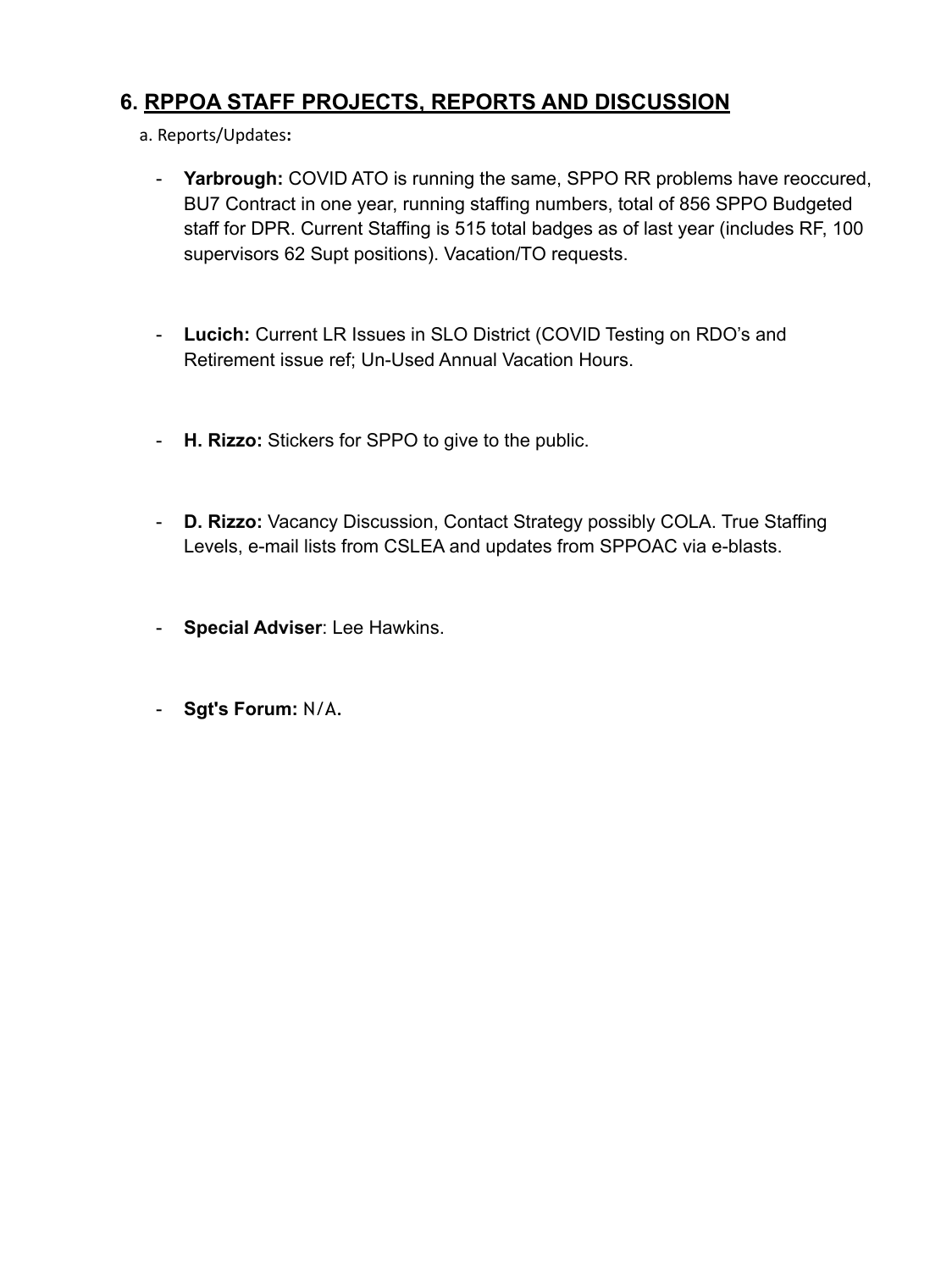### **7. NON-MEMBER AND PUBLIC COMMENTS/ MESSAGES.**

- a. Unless a directive is revised by majority vote, the SPPOAC Board will proceed through the Agenda in order until the Agenda is completed.
- b. The Board may take action following presentation, public comment, and SPPOAC Board discussion of those matters listed under "Business Items" and "Project Reports/ Discussions". The Agenda may be interrupted at approximately 1100 for public and non-member comment at CSLEA North/South.

## **8. PUBLIC COMMENT**

*NOTE: The* SPPOAC *Board may entertain public comments, upon a formal written request. Those individuals wishing to comment on agenda items or any issues, should have filled out a "Non-Member Public Comment Form" and had previously submitted it to the* SPPOAC *Board no later than 24 hours prior to the start of a meeting. Upon discretion of the* SPPOAC *Board, Non-Member Public Comment may be heard with a majority vote. Written materials may also be submitted. Non-Members and persons of the public presenting written or media materials as part of their comments to the* SPPOAC *Board are requested to provide three (3) copies to the* SPPOAC *Secretary.* 

# **9. AGENDA ITEMS CONTINUED**

- a. 1100 hours, Continuation of Agenda items until completion and adjournment.
- c. 1115 hours, Special Guests & Discussion: N/A
- d. 1215 hours Motion Carries: **Yes** or No.

Motion to Accept By: Geno/Danny